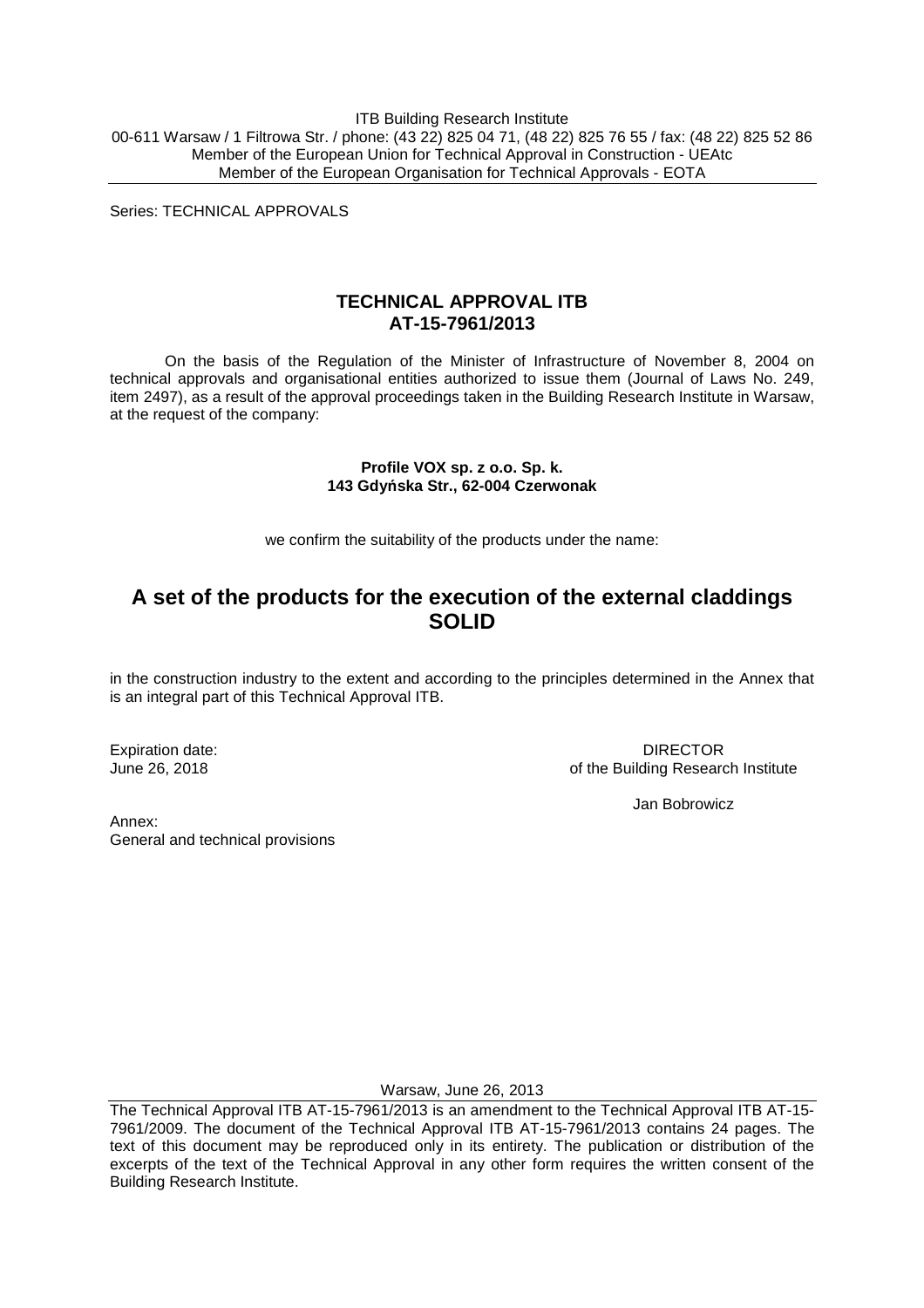$2/24$ 

## **GENERAL AND TECHNICAL PROVISIONS**

## **CONTENTS**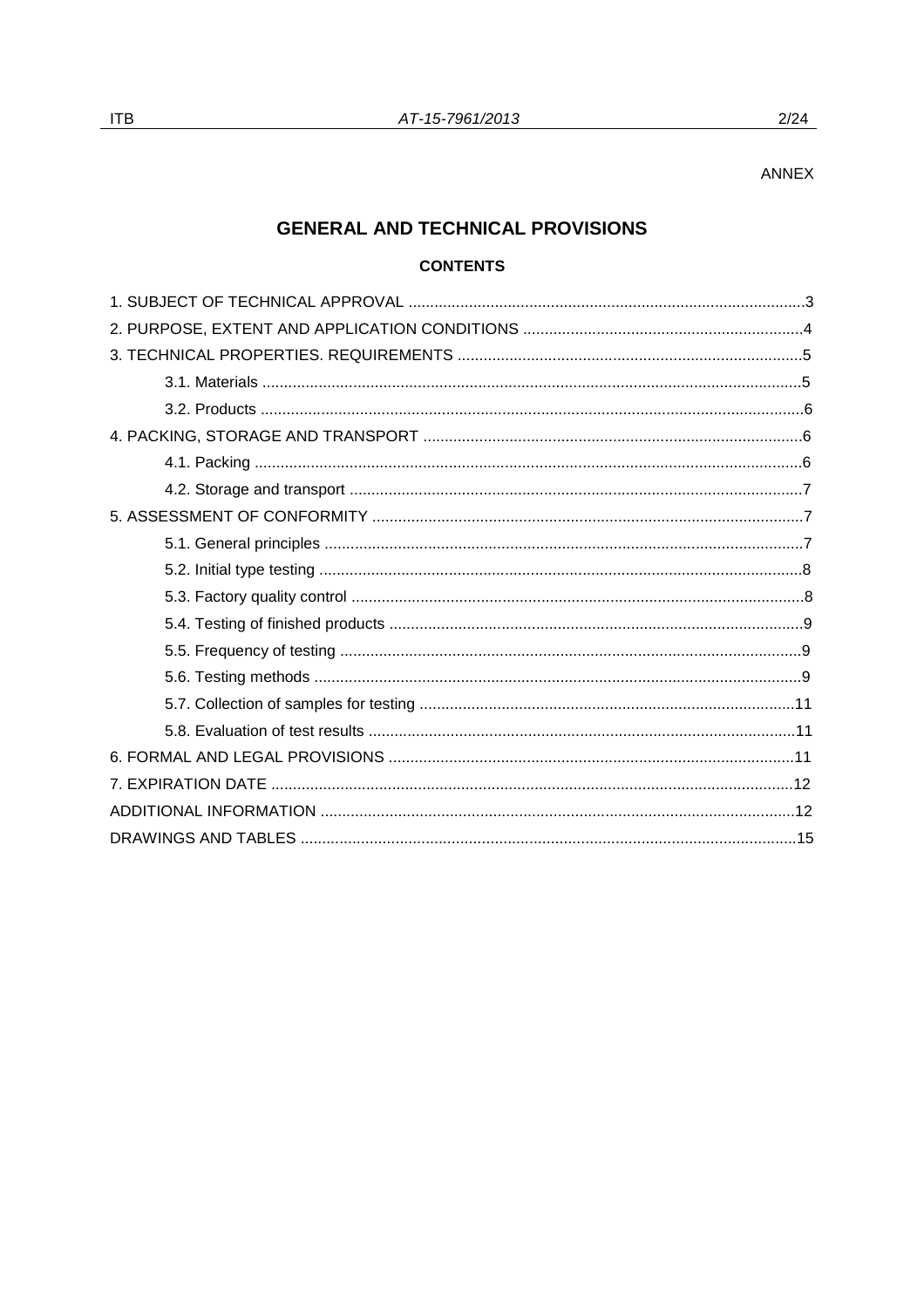## **1. SUBJECT OF TECHNICAL APPROVAL**

The subject of the Technical Approval ITB is a set of products for external claddings SOLID, manufactured by Profile VOX sp. z o.o. Sp. k., 143 Gdyńska Str., 62-004 Czerwonak.

The Approval covers the following products:

- a) elements of external claddings SOLID MUR:
- facade panel SOLID MUR, acc. to fig. 1,
- plinth trim SOLID MUR, acc. to fig. 2,
- outside corner SOLID MUR, acc. to fig. 3,
- inside corner SOLID MUR, acc. to fig. 4,
- cover trims, acc. to fig. 5 and 6,
- starting trims, acc. to fig. 7 and 8,
- b) elements of external claddings SOLID STONE S:
- facade panel SOLID STONE S, acc. to fig. 9,
- plinth trim SOLID STONE S, acc. to fig. 10,
- inside corner SOLID STONE S, acc. to fig. 11,
- outside corner SOLID STONE S, acc. to fig. 12,
- cover trims, acc. to fig. 5 and 6,
- starting trims, acc. to fig. 7 and 8,
- c) elements of external claddings SOLID STONE:
- facade panel SOLID STONE, acc. to fig. 13,
- multi-purpose trim SOLID STONE, acc. to fig. 14,
- outside corner SOLID STONE, acc. to fig. 15,
- cover trim, acc. to fig. 6,
- starting trim, acc. to fig. 8,
- d) elements of external claddings SOLID BRICK:
- facade panel SOLID BRICK, acc. to fig. 16,
- multi-purpose trim SOLID BRICK, acc. to fig. 17,
- outside corner SOLID BRICK, acc. to fig. 18,
- cover trim, acc. to fig. 6,
- starting trim, acc. to fig. 8.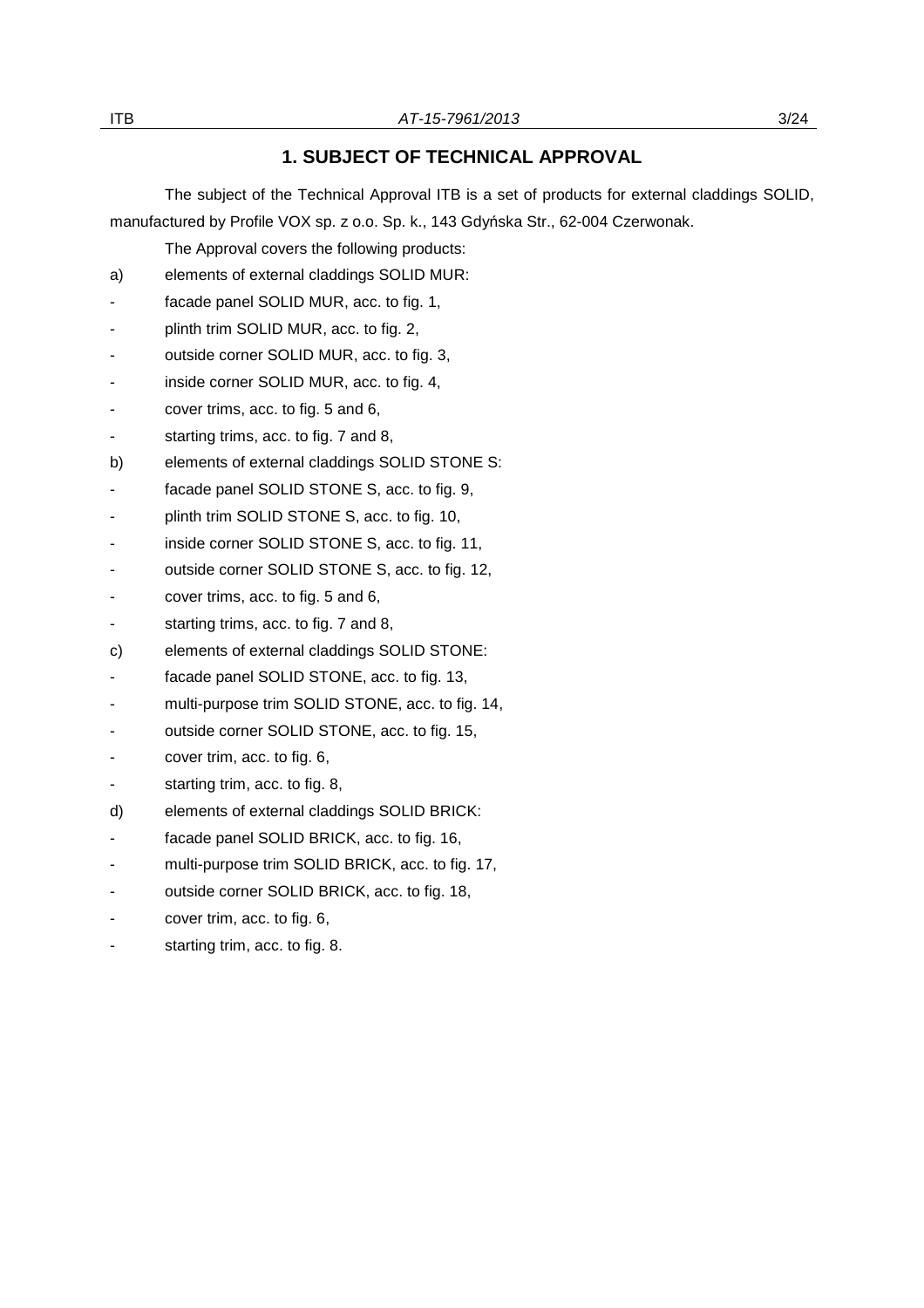The facade panels, outside corners, inside corners, multi-purpose trims and plinth trims are made of polypropylene (PP) and chalk mixture, using the plastic injection method. The surface of the elements is coated by a layer of water-based acrylic paint for external application, meeting the requirements of the standard PN-C-81913:1998.

The cover and starting trims are made of unplasticized poly(vinyl chloride) (PVC-U), dyed in the mass.

The elements of the set SOLID MUR, SOLID BLICK and SOLID STONE have elongated holes for mechanical couplings enabling the claddings to be installed in a way ensuring the thermal movements over the life of the facade.

The required technical properties of the set of the products covered by the Technical Approval are specified in item 3.

### **2. PURPOSE, EXTENT AND APPLICATION CONDITIONS**

The set of the products SOLID is intended for the execution of the facade cladding of the external walls of the existed and new-erected buildings.

The external claddings, made of the set of the products SOLID, are not classified with regard to the flame propagation by walls with flame acting from the outside acc. to PN-90/B-02867+Az1:2001.

The elements of the external cladding SOLID should be fixed to the wall through the wooden or wood-based lattice by means of steel mechanical couplings (nails, staples etc.), protected against corrosion, in a way ensuring the thermal movements resulting from the variable ambient temperatures over the life of the facade. The maximum axial spacing of the lattice elements is 400 mm.

The use of the elements of the set for the external claddings should result from the technical properties specified in item 3 and be compliant with the technical documentation, developed for the defined object, with reference to:

- − requirements of this Technical Approval ITB,
- − installation manual, developed by the manufacturer,
- − requirements of valid standards, technical and construction provisions, in particular, the Regulation of the Minister of Infrastructure of April 12, 2002 on technical conditions that should be met by building and their location (Journal of Laws No. 75, item 690, as amended).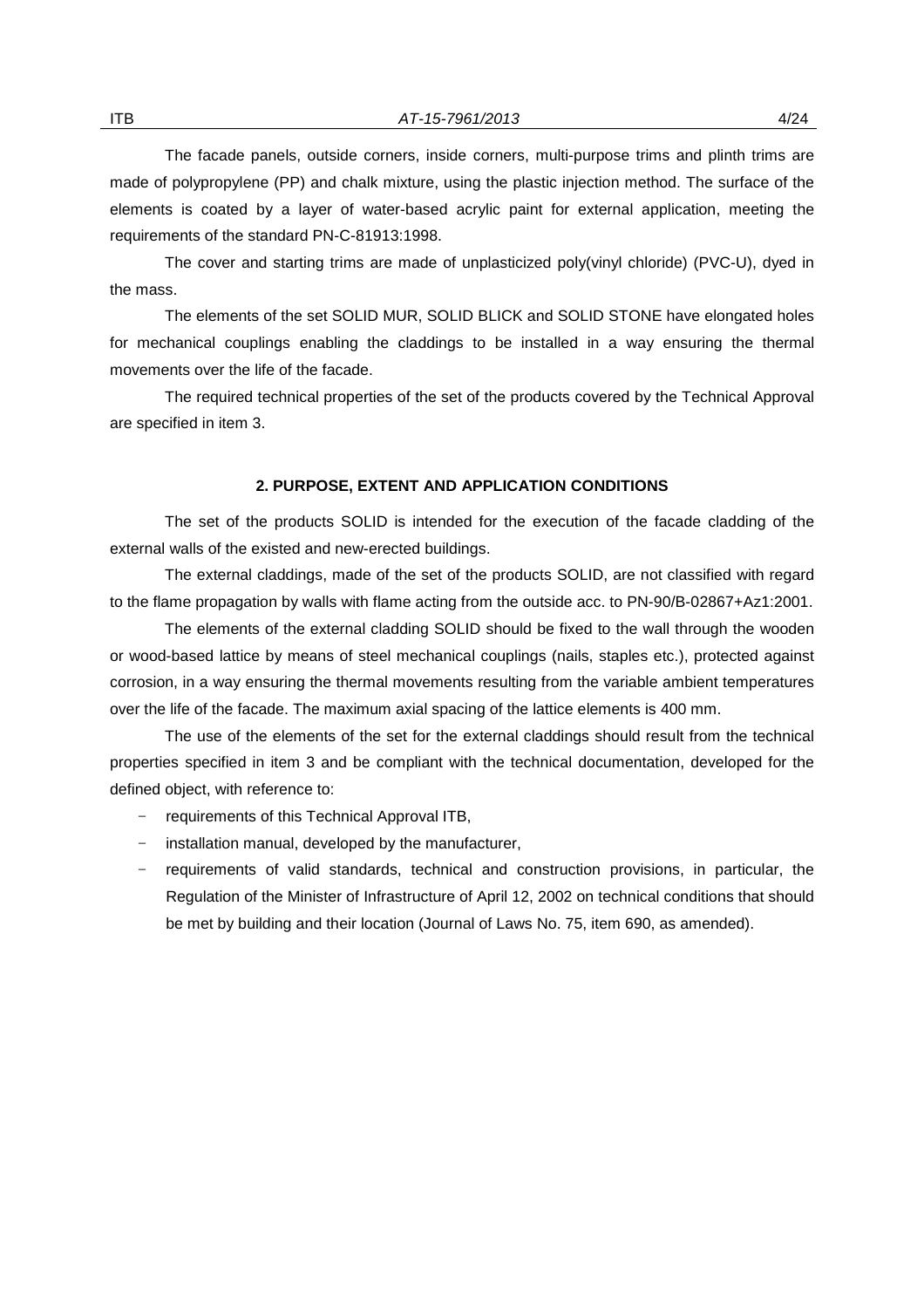## **3. TECHNICAL PROPERTIES. REQUIREMENTS**

#### **3.1. Materials**

The facade panels, outside corners, inside corners, multi-purpose trims and plinth trims of the external claddings SOLID should be made of polypropylene (PP) and chalk mixture, however, the cover and starting trims should be made of unplasticized poly(vinyl chloride) (PVC-U). The required properties of plastic - polypropylene (PP) and chalk mixture, and unplasticized poly(vinyl chloride) (PVC-U) are presented in table 1.

## **Table 1**

| No.                                                                                                                       | <b>Properties</b>                                                                                                                 | <b>Requirements</b>                                     | <b>Testing methods</b>                                                        |  |  |
|---------------------------------------------------------------------------------------------------------------------------|-----------------------------------------------------------------------------------------------------------------------------------|---------------------------------------------------------|-------------------------------------------------------------------------------|--|--|
| 1                                                                                                                         | $\mathbf{2}$                                                                                                                      | 3                                                       | 4                                                                             |  |  |
| Properties of plastic - polypropylene (PP) and chalk mixture                                                              |                                                                                                                                   |                                                         |                                                                               |  |  |
| 1                                                                                                                         | Tensile strength, MPa                                                                                                             | $\geq 20$                                               |                                                                               |  |  |
| $\overline{2}$                                                                                                            | Tensile modulus, MPa                                                                                                              | $\geq 1100$                                             | item 5.6.1                                                                    |  |  |
| 3                                                                                                                         | Relative elongation at break, %                                                                                                   | $\geq 12$                                               |                                                                               |  |  |
| $\overline{4}$                                                                                                            | Heat reversion after heating for 90 min. at<br>temperature 150°C and conditioning for 4 h,<br>%                                   | $\leq 3$                                                | item 5.6.2                                                                    |  |  |
| 5                                                                                                                         | Charpy impact strength, kJ/m <sup>2</sup>                                                                                         | $\geq 1$                                                | item 5.6.3                                                                    |  |  |
| 6                                                                                                                         | Density, $g/cm3$                                                                                                                  | $\geq 1,15$                                             | item 5.6.4                                                                    |  |  |
| $\overline{7}$                                                                                                            | Water absorption after 24 h of immersion, %                                                                                       | $\leq 1$                                                | PN-EN ISO 62:2008                                                             |  |  |
| $8^*$ )                                                                                                                   | Resistance to accelerated aging under<br>artificial conditions at energy of irradiation<br>6200 Mjm2, determined by colour change | not higher than the<br>$3rd$ grade of the grey<br>scale | <b>PN-EN ISO 4892-</b><br>2:2009+A1:2009,<br>method 1 PN-EN<br>20105-A02:1996 |  |  |
| Properties of unplasticized poly(vinyl chloride) (PVC-U)                                                                  |                                                                                                                                   |                                                         |                                                                               |  |  |
| 9                                                                                                                         | Vicat softening temperature, °C                                                                                                   | $\geq 75$                                               | PN-EN ISO 306:2006<br>method B50                                              |  |  |
| *) property determined in the approval procedure, not covered by Initial type testing and testing of<br>finished products |                                                                                                                                   |                                                         |                                                                               |  |  |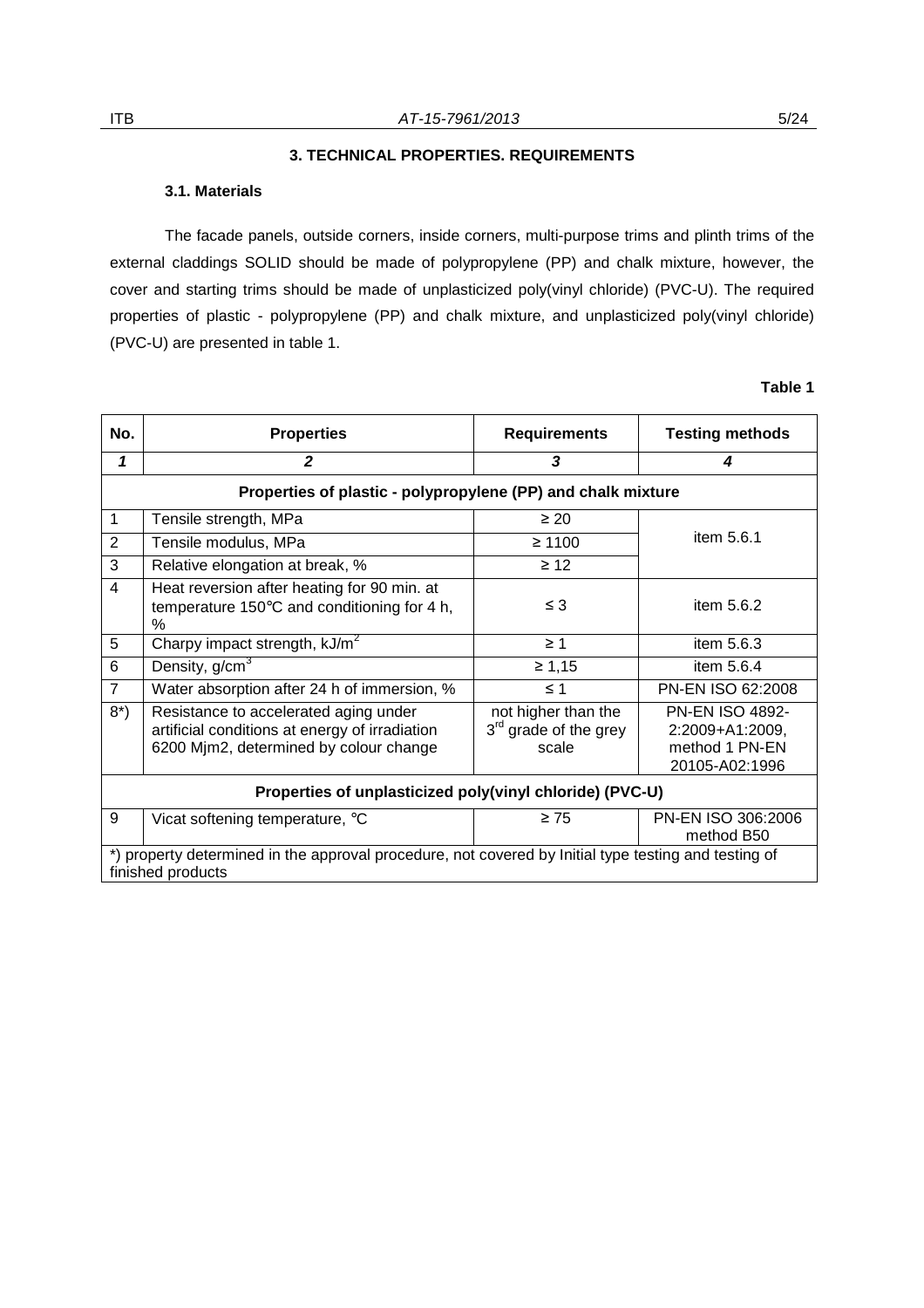## **3.2. Products**

 The required properties of the products being part of the set for the execution of the external claddings SOLID are presented in table 2.

### **Table 2**

| No. | <b>Properties</b>                     | <b>Requirements</b>           | <b>Testing methods</b> |
|-----|---------------------------------------|-------------------------------|------------------------|
|     |                                       | 3                             | 4                      |
| 1   | Permissible deviations of dimensions: |                               |                        |
|     | thickness,                            | ± 10%                         |                        |
|     | length,                               | $± 3$ mm                      | item 5.6.5             |
|     | width,                                | $± 3$ mm                      |                        |
|     | rectangularity of facade panels,      | $\leq$ 3 mm                   |                        |
|     | shape                                 | acc. to figures 1 to 18       |                        |
| 2   | External appearance                   | external surfaces of cladding |                        |
|     |                                       | elements should not have      |                        |
|     |                                       | bubbles, cracks, visual       | item $5.6.6$           |
|     |                                       | contamination and damages of  |                        |
|     |                                       | surfaces, edges and corners   |                        |
| 3   | Resistance to hard body impact        | cladding elements should not  |                        |
|     |                                       | show cracks; small dents on   | item $5.6.7$           |
|     |                                       | visible surface may appear    |                        |

## **4. PACKING, STORAGE AND TRANSPORT**

## **4.1. Packing**

The products being part of the set for the execution of the external claddings SOLID should be delivered in the manufacturer's original packages. A label should be attached to every package including at least the following information:

- − name and address of the manufacturer,
- − name of product,
- − number of pieces in package,
- − number of Technical Approval ITB AT-15-7961/2013,
- − number and date of issuance of the national certificate of conformity,
- − building mark.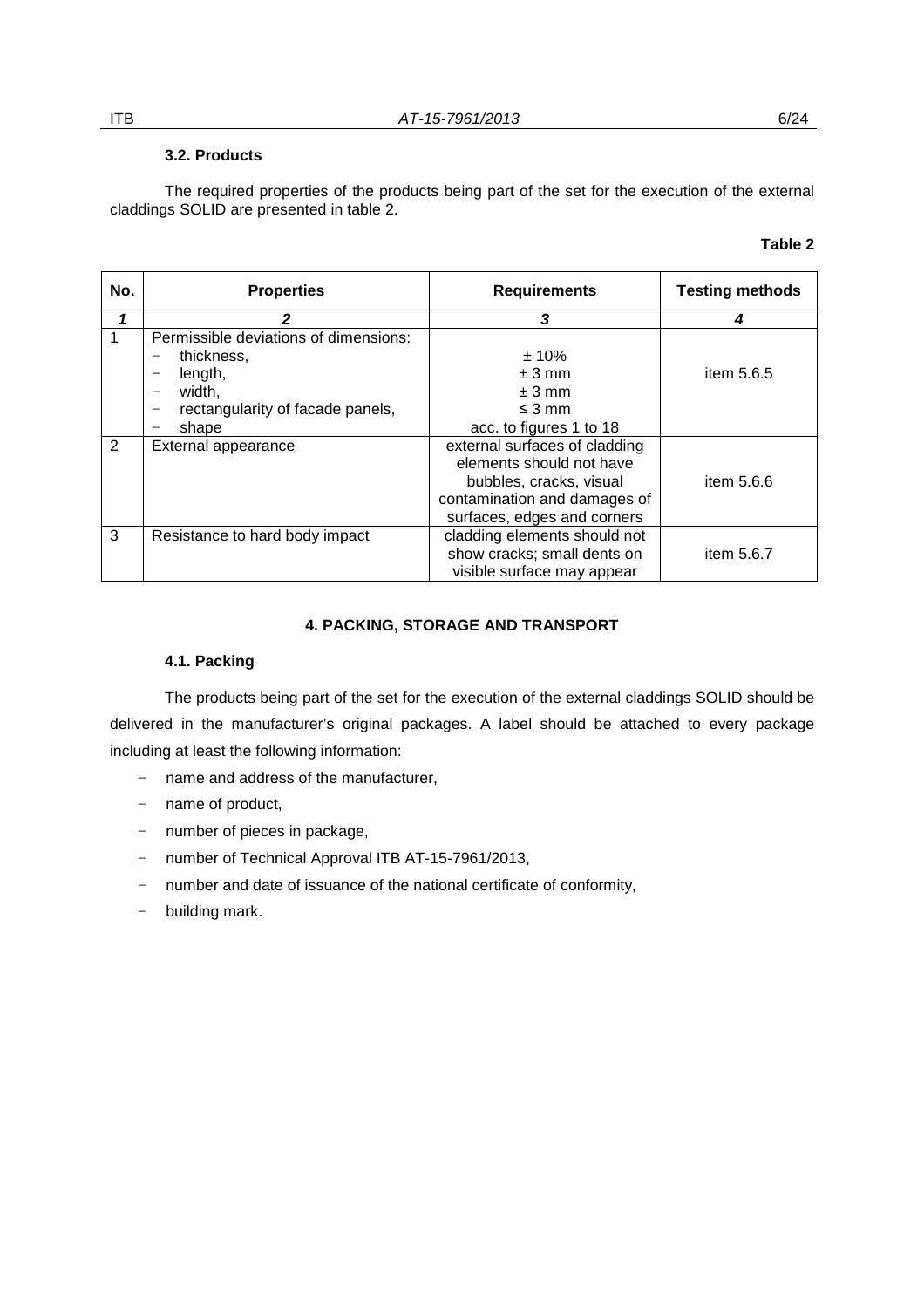The product should be marked with the building mark in accordance with the Regulation of the Minister of Infrastructure of August 11, 2004 on ways of declaring building product conformity as well as ways of marking them with building marks (Journal of Laws No. 198, item 2041, as amended).

#### **4.2. Storage and transport**

The products being part of the set for the execution of the external claddings SOLID should be stored and transported in a way protecting them against destruction, contamination and mechanical damage.

#### **5. ASSESSMENT OF CONFORMITY**

#### **5.1. General principles**

In accordance with article 4, article 5 paragraph 1 point 3 and article 8 paragraph 1 of the act of April 16, 2004,on building materials (Journal of Law No. 92/2004, item 881, as amended) the set of the products, to which this Technical Approvals refers, may be placed on the marked and used in the building works to the extent meeting its properties and purpose, if the manufacturer has assessed the conformity, issued the national declaration of conformity with the Technical Approval ITB AT-15- 7961/2013 and labelled the products with the building mark according to the valid provisions.

In accordance with the Regulation of the Minister of Infrastructure of August 11, 2004 on ways of declaring building product conformity as well as ways of marking them with building marks (Journal of Laws No. 198, item 2041, as amended) the conformity of the set of the products covered by the Technical Approval ITB AT-15-7961/2013 is assessed by the manufacturer, using the system 4.

In case of the system 4 of the assessment of conformity, the manufacturer can issue the national declaration of conformity with the Technical Approval ITB AT-15-7961/2013 on the basis of:

- a) initial type testing carried out by the manufacturer or on its behalf,
- b) factory quality control.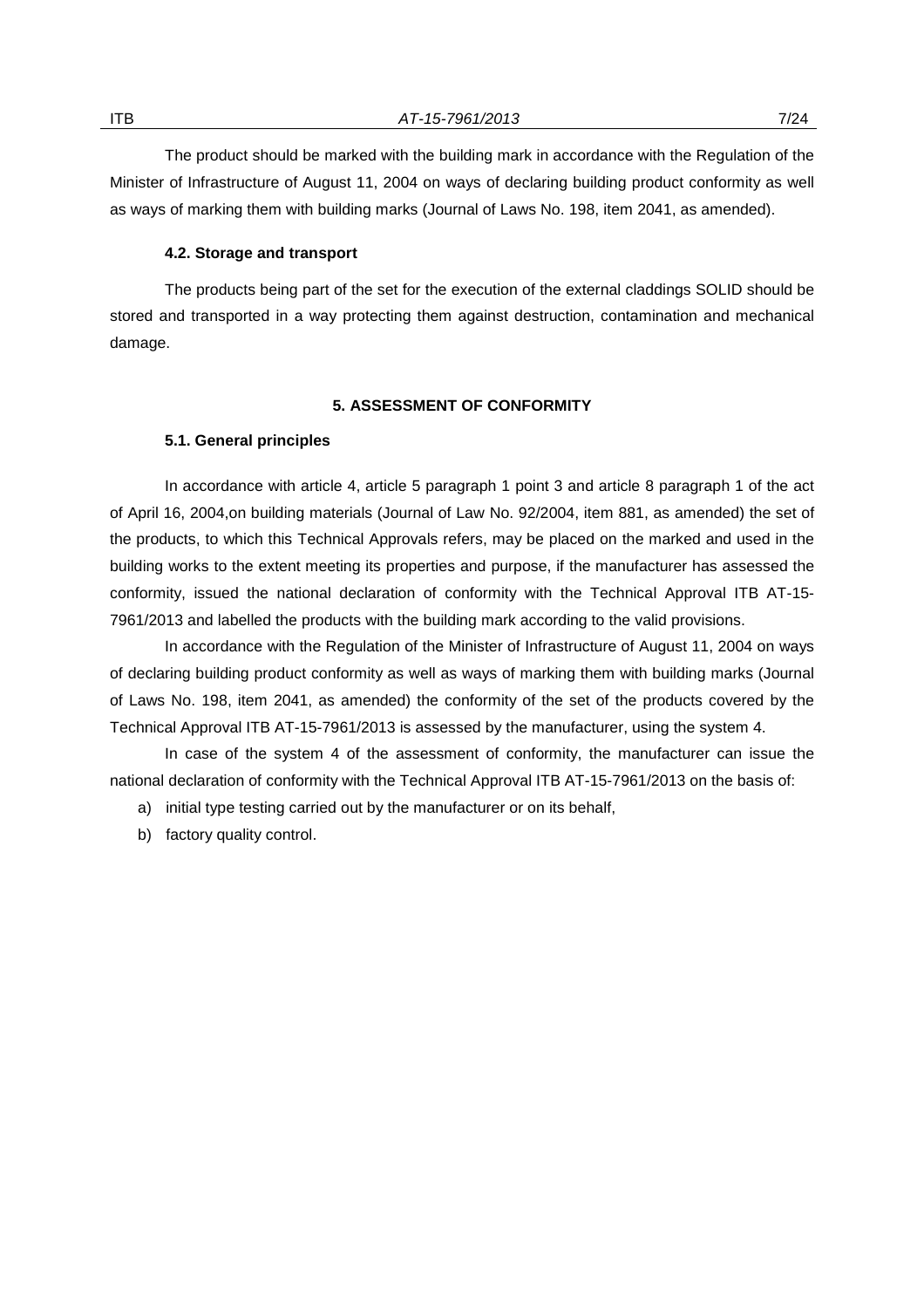#### **5.2. Initial type testing**

The initial type testing is a test confirming the required technical and performance properties, carried out before placing the products on the market.

The initial type testing covers:

- a) properties of plastic polypropylene (PP) and chalk mixture:
	- − tensile strength,
	- − tensile modulus,
	- − relative elongation at break,
	- − Charpy impact strength,
	- − water absorption after 24 h of immersion,
	- − heat reversion after heating for 90 min. at temperature 150°C and conditioning for 4 h,
	- − density,
- b) Properties of poly(vinyl chloride) (PVC-U):
	- − Vicat softening temperature of PVC-U,
- c) properties of products being part of the set:
	- − resistance to hard body impact.

 The tests, that were the basis for establishing the technical and performance properties in the approval procedure, form the initial type testing for the assessment of conformity.

## **5.3. Factory quality control**

The factory quality control covers:

- 1. specification and verification of raw materials and materials,
- 2. controls and testing during the manufacturing process as well as testing of finished products (item 5.4) conducted by the manufacturer in accordance with the established testing plan and according to the principles and procedures laid out in the factory quality control documentation, adapted to the production technology and intended to produce goods with required properties.

The production control should ensure that the product is compliant with the Technical Approval ITB AT-15-7961/2013. The results of production control should be systematically recorded. The entries in the record should confirm that the product meets the criteria of the assessment of conformity. Individual products or batches of products and related manufacturing details must be fully identifiable and reproducible.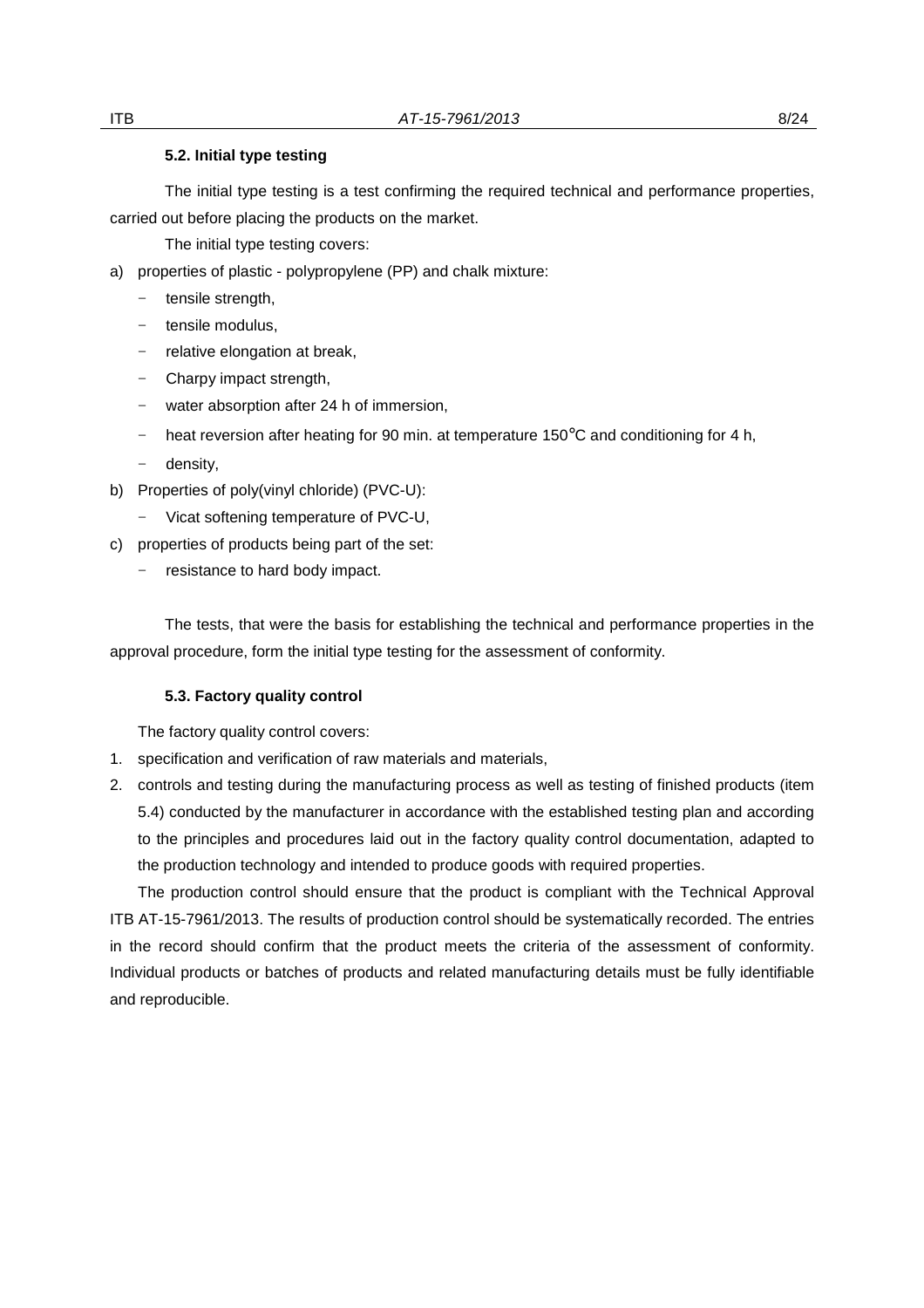#### **5.4. Testing of finished products**

**5.4.1. Testing Program.** The testing program covers:

- a) continuous testing,
- b) periodic testing.

**5.4.2. Continuous testing.** The continuous testing covers the verification of:

- a) shape and dimensions,
- b) external appearance.

**5.4.3. Periodic testing.** The periodic testing covers the verification of:

- a) tensile strength of plastic polypropylene (PP) and chalk mixture,
- b) tensile modulus of plastic polypropylene (PP) and chalk mixture,
- c) Charpy impact strength of plastic polypropylene (PP) and chalk mixture,
- d) Vicat softening temperature of poly(vinyl chloride) (PVC-U)
- e) resistance of products being part of the set to hard body impact.

## **5.5. Frequency of testing**

The continuous testing should be conducted in accordance with the testing plan, but not less frequently than once per batch of products. The batch size should be defined in the factory quality control documentation.

The periodic testing should be carried out not less frequently than once every three years.

#### **5.6. Testing methods**

**5.6.1. Verification of tensile strength and tensile modulus.** The determination of tensile strength and tensile modulus should be carried out on the basis of the samples of polypropylene (PP) and chalk mixture or the samples cut out from the external cladding in accordance with the requirements of the standard PN-EN ISO 527-1:2012, using the 1A-type samples according to the standard PN-EN ISO 527-2:2012. The speed of 50 mm/min. should be used during the test, and the measuring base of elongation should be 25 mm.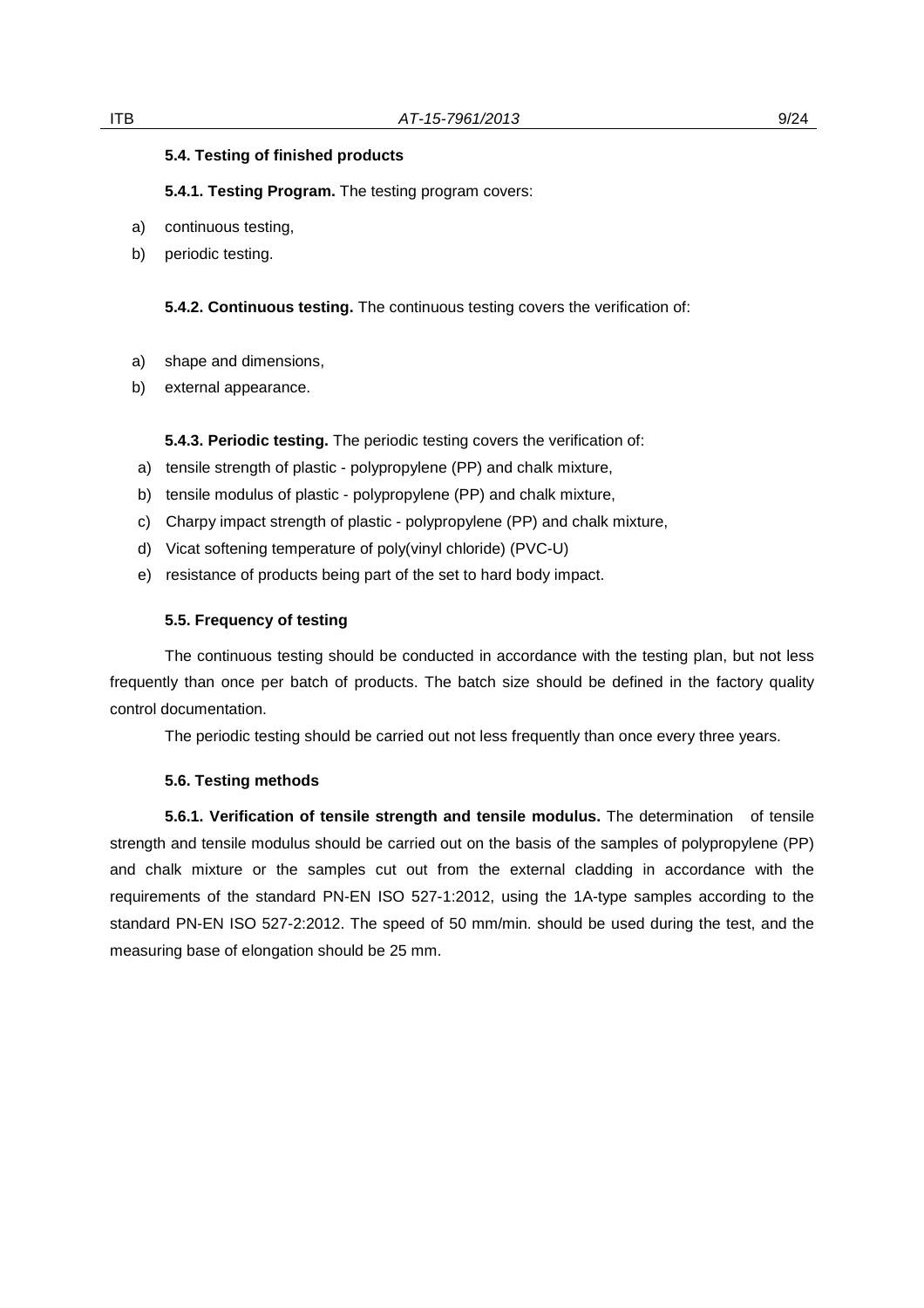**5.6.2. Verification of heat reversion.** The verification of heat reversion of the samples of polypropylene (PP) and chalk mixture or the samples cut out from the external cladding should be carried out in accordance with the requirements of the standard PN-EN 479:1997, using the samples with the dimensions 100 x 100 mm.

The testing temperature should be  $+150^{\circ}$ C, and the elements should be measured after 90 min of increased temperature operation and 4 h of conditioning under laboratory conditions. The percentage change of width and length dimensions of the tested samples should be determined.

**5.6.3. Verification of impact strength.** The determination of Charpy impact strength of plastic cut from the facade panel in the direction parallel to the panel length and in the direction perpendicular to the panel length should be carried out in accordance with the standard PN-EN ISO 179-1:2010, using the 1eC method and the samples with the dimensions 80 mm x 10 mm x wall thickness, with one C-type notch, rounded to a radius  $r = 0.10$  mm, and with the width  $b_N = 8$  mm. The spacing of supports should be 60 mm.

**5.6.4. Verification of density.** The determination of density of plastic cut from the facade panels should be carried out in accordance with the standard PN-EN ISO 1183-1:2006, using the method A.

**5.6.5. Verification of dimensions and shape.** The verification of dimensions and shape of the elements of external claddings should be conducted by means of multi-purpose measuring instruments ensuring the required accuracy of measurement. The verification of rectangularity of facade panels should be performed in accordance with the standard PN-EN 15013:2009.

**5.6.6. Verification of external appearance.** The external appearance of the products is assessed visually by the inspection with an unaided eye in the natural light (daylight) or in the diffused artificial light from a distance of 0,5 m.

**5.6.7. Verification of resistance to hard body impact.** The test of resistance of the elements of external claddings made of polypropylene (PP) and chalk mixture to hard body impact should be carried out in accordance with the standard PN-EN 13245-1:2010.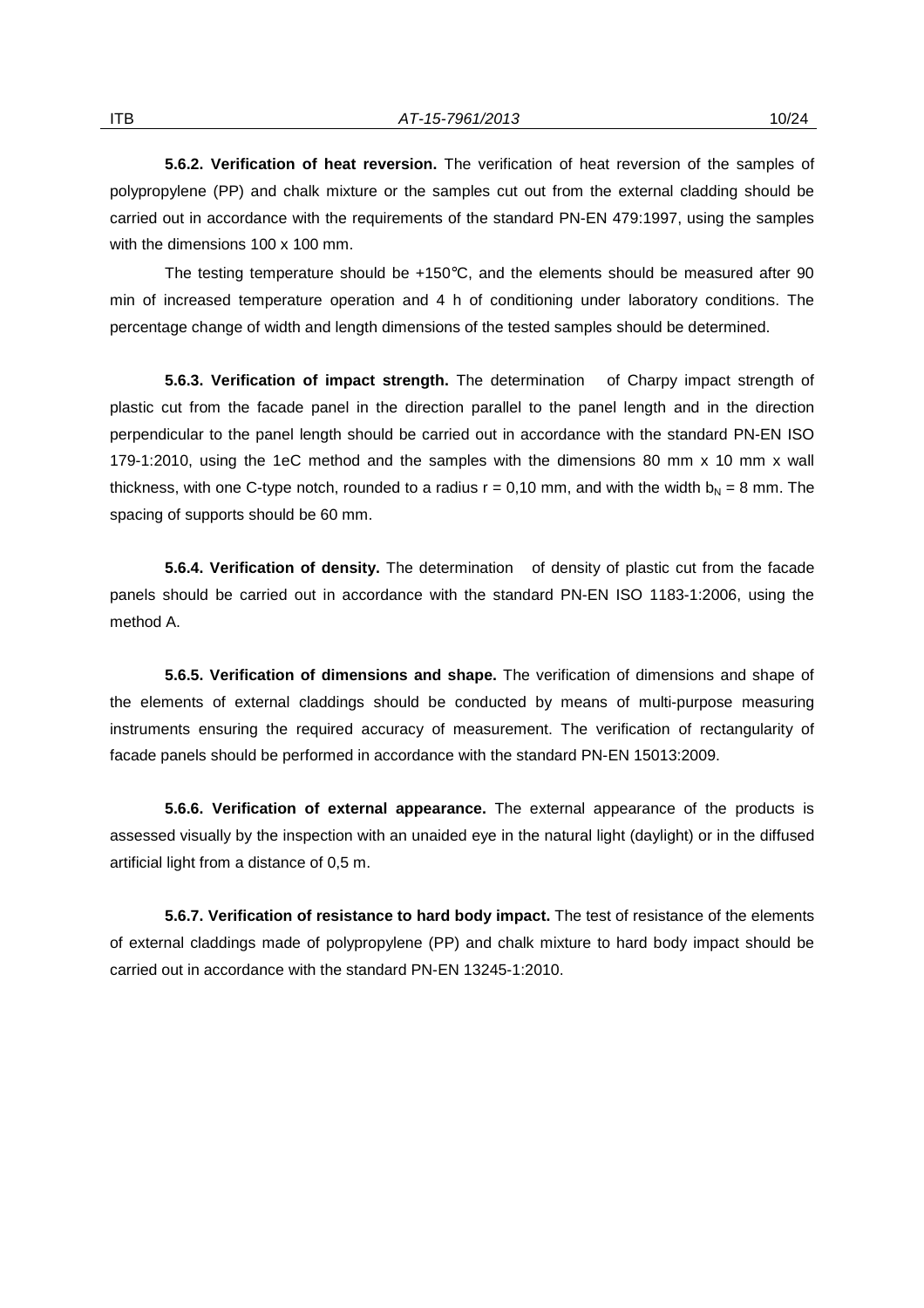#### **5.7. Collection of samples for testing**

The samples for testing should be collected according to the standard PN-N-03010:1983.

#### **5.8. Evaluation of test results**

The manufactured products should be considered as complying with the requirements of this Technical Approval ITB if all of the test results are positive.

## **6. FORMAL AND LEGAL PROVISIONS**

**6.1.** The Technical Approval ITB AT-15-7961/2013 supersedes the Technical Approval ITB AT-15-7961/2009.

**6.2.** The Technical Approval ITB AT-15-7961/2013 is a document confirming the suitability of the set of the products for the execution of the external claddings SOLID in the construction industry to the extent resulting from the provisions of the Approval.

In accordance with article 4, article 5 paragraph 1 point 3 and article 8 paragraph 1 of the act of April 16, 2004,on building materials (Journal of Law No. 92/2004, item 881, as amended) the set of the products, to which this Technical Approvals refers, may be placed on the marked and used in the building works to the extent meeting its properties and purpose, if the manufacturer has assessed the conformity, issued the national declaration of conformity with the Technical Approval ITB AT-15- 7961/2013 and labelled the products with the building mark according to the valid provisions

**6.3.** The Technical Approval ITB does not affect the rights resulting from the regulations on industrial property protection, especially the notice of the Speaker of the Lower House of the Parliament of the Republic of Poland of June 13, 2003 on announcement of consolidated text of the act of June 30, 2000 - the Industrial Property Law (Journal of Law No. 119, item 1117 as amended). Those who use this Technical Approval ITB are responsible for assuring these rights.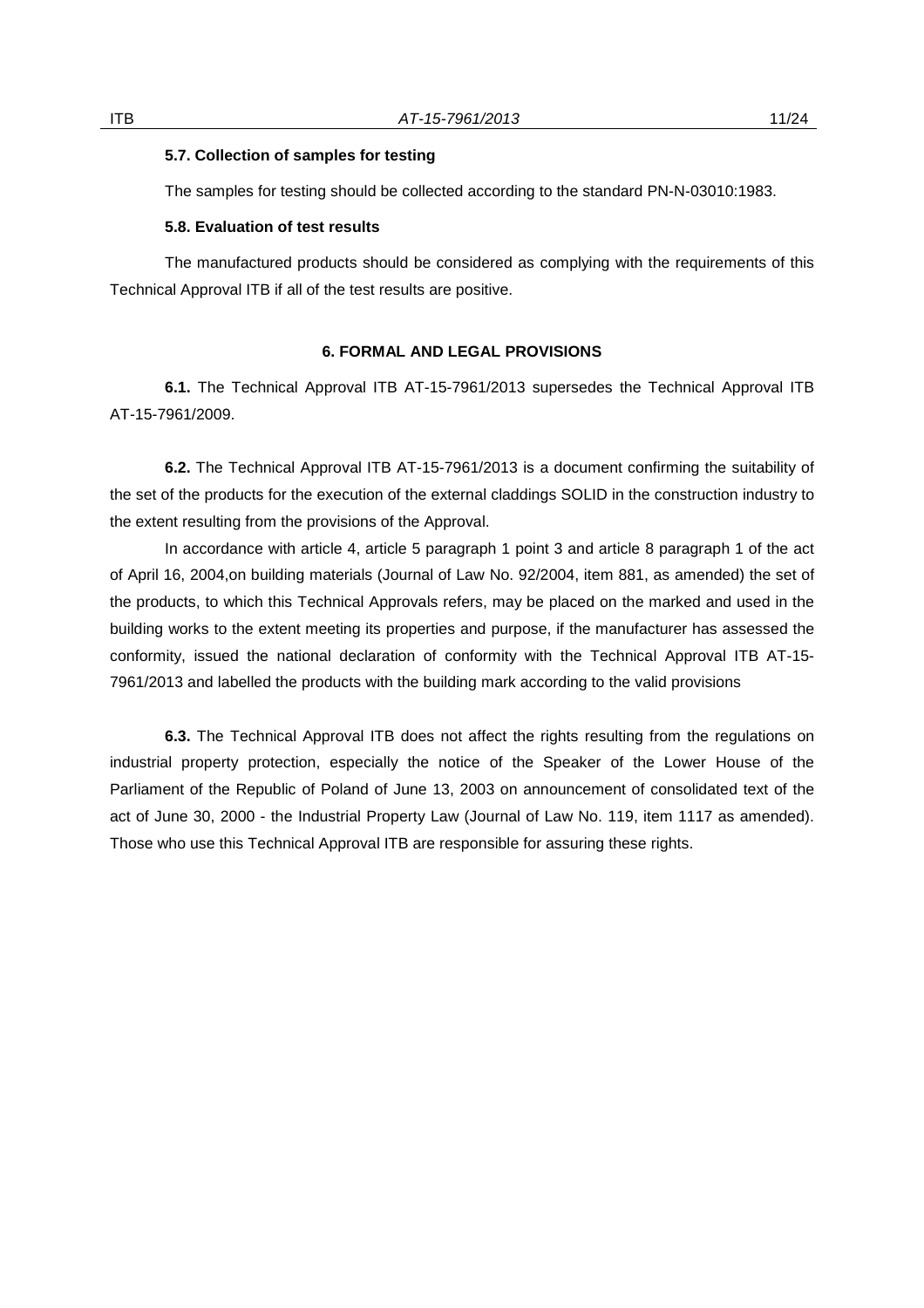**6.4.** Having issued this Technical Approval, the Building Research Institute assumes no responsibility for any possible infringement of exclusive and acquired rights.

**6.5.** The Technical Approval ITB does not release the manufacturer of the set of the products for the execution of the external claddings SOLID from the responsibility for the proper quality of the products nor the contractors of construction works from the responsibility for their proper application.

**6.6.** The contents of the issued brochures, announcements, and other documents related to placing the set of the products for the execution of the external claddings SOLID on the market and using it in the construction industry should include information on the Technical Approval ITB AT-15- 7961/2013 granted to these products.

## **7. EXPIRATION DATE**

The Technical Approval ITB AT-15-7961/2013 is valid until June 26, 2018.

 The validity of the Technical Approval ITB may be extended for further periods, if the applicant or the formal successor submits an appropriate application to the Building Research Institute not later than three months before the expiration date of this document.

#### **THE END**

#### **ADDITIONAL INFORMATION**

#### **Standards and related documents**

PN-EN 479:1997 Unplasticized polyvinylchloride (PVC-U) profiles for the fabrication of windows and doors. Determination of heat reversion.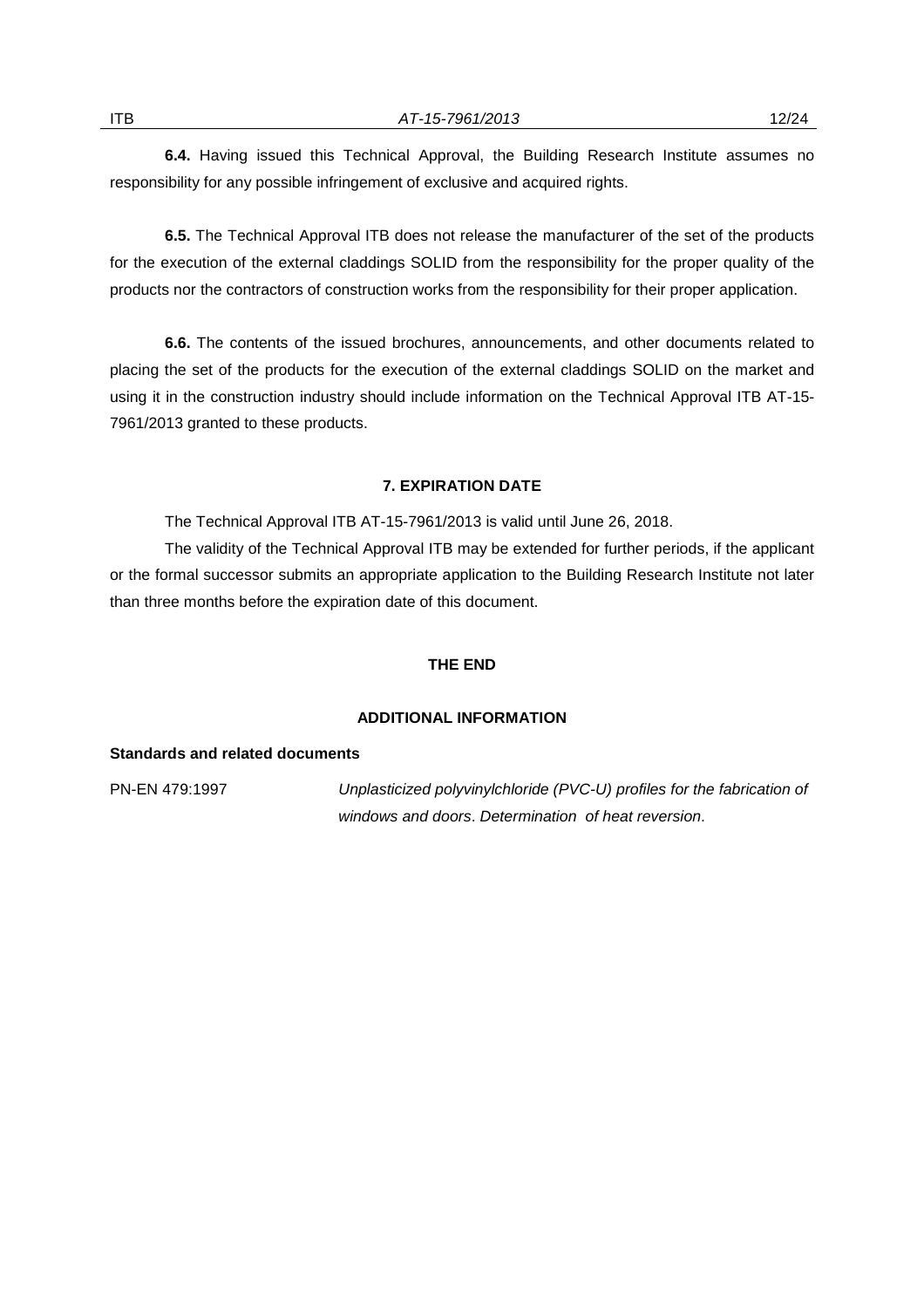| <b>ITB</b>            | AT-15-7961/2013                                                     | 13/24 |
|-----------------------|---------------------------------------------------------------------|-------|
| PN-EN 13245-1:2010    | Plastics. Unplasticized poly(vinyl chloride) (PVC-U) profiles for   |       |
|                       | building applications. Part 1: Determination of PVC-U profiles.     |       |
| PN-EN ISO179-1:2010   | Plastics. Determination of Charpy impact properties. Part 1: Non-   |       |
|                       | instrumented impact test.                                           |       |
| PN-EN ISO 306:2006    | Plastics. Thermoplastic materials. Determination Of Vicat softening |       |
|                       | temperature (VST).                                                  |       |
| PN-EN ISO 527-1:2012  | Plastics. Determination of tensile properties. Part 1: General      |       |
|                       | principles.                                                         |       |
| PN-EN ISO 527-2:2012  | Plastics. Determination of tensile properties. Test conditions for  |       |
|                       | moulding and extrusion plastics.                                    |       |
| PN-EN ISO 1183-1:2006 | Plastics. Methods for determining the density of non-cellular       |       |
|                       | plastics. Part 1: Immersion method, liquid pyknometer method and    |       |
|                       | titration method.                                                   |       |
| PN-EN ISO 15013:2009  | Plastics. Sheets of polypropylene (PP). Requirements and test       |       |
|                       | methods.                                                            |       |
| PN-EN ISO 62:2008     | Plastics. Determination of water absorption.                        |       |
| PN-B-02867:1990       | Fire protection of buildings. Test method of flame propagation by   |       |
| +Az1:2001             | walls.                                                              |       |
| PN-C-81913:1998       | Dispersion paints for painting of building facades.                 |       |
| PN-N-03010:1983       | Statistical quality control. Random sampling. Testing plans.        |       |

## **Test reports and assessments**

- − Study work on facade elements SOLID MUR made of propylene by VOX CHEMIA from Czerwonak, No. NL-2557/A/03, Light Partitions and Gazing Laboratory NL, ITB Warsaw.
- − Specialist opinion on amendment to the Technical Approval AT-06-0795/2005, Light Partitions and Gazing Laboratory NL, ITB Warsaw.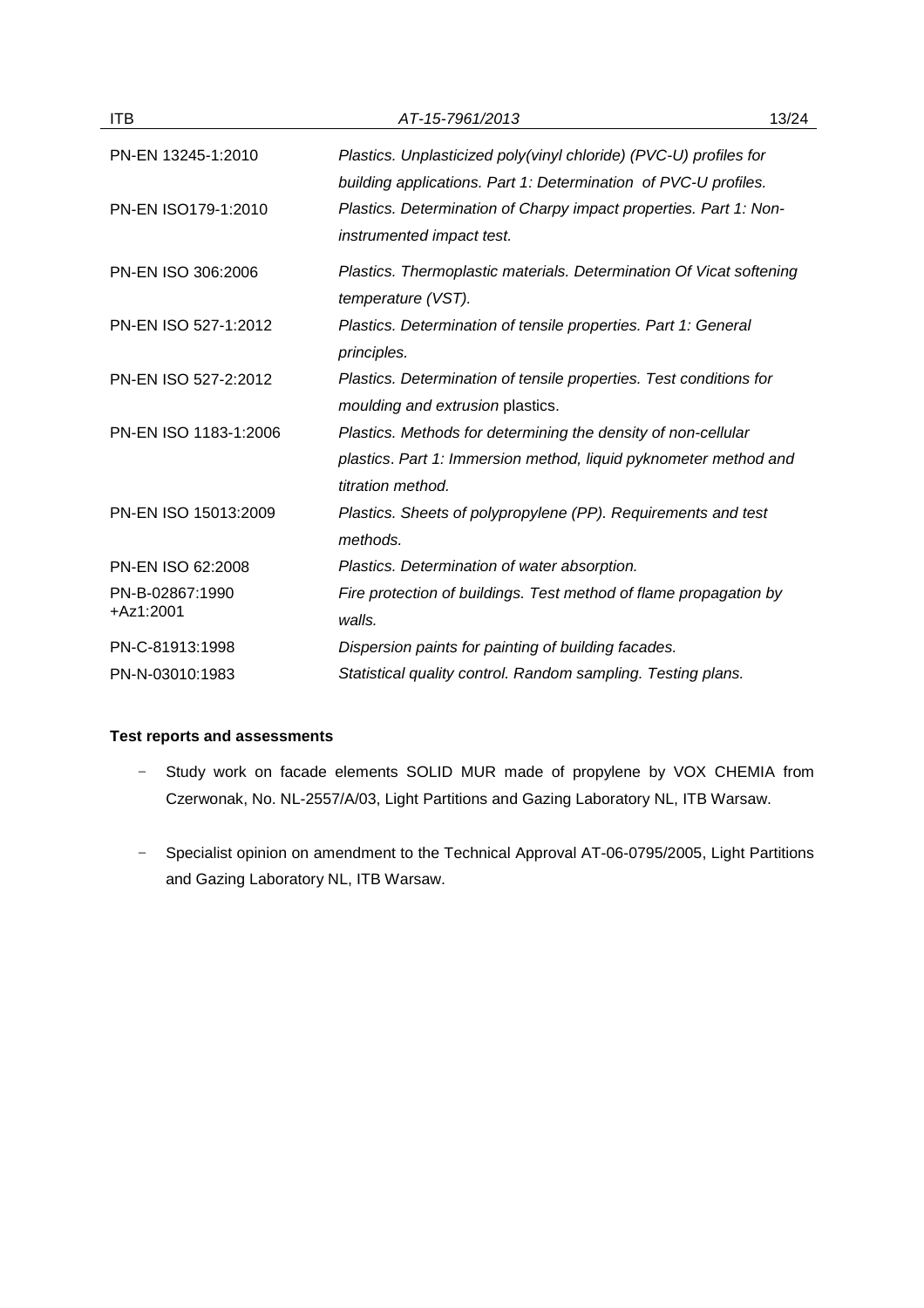- − Test report No. LOW-037.1/2008 "Elements of claddings SOLID MUR and SOLID STONE", Building Hardware and Ironmongery Laboratory, Wielkopolska Branch of ITB, Poznań.
- − Test report No. LOW01-1901/13/R11OWN "External claddings SOLID MUR and SOLID STONE", Building Hardware and Ironmongery Laboratory, Wielkopolska Branch of ITB, Poznań.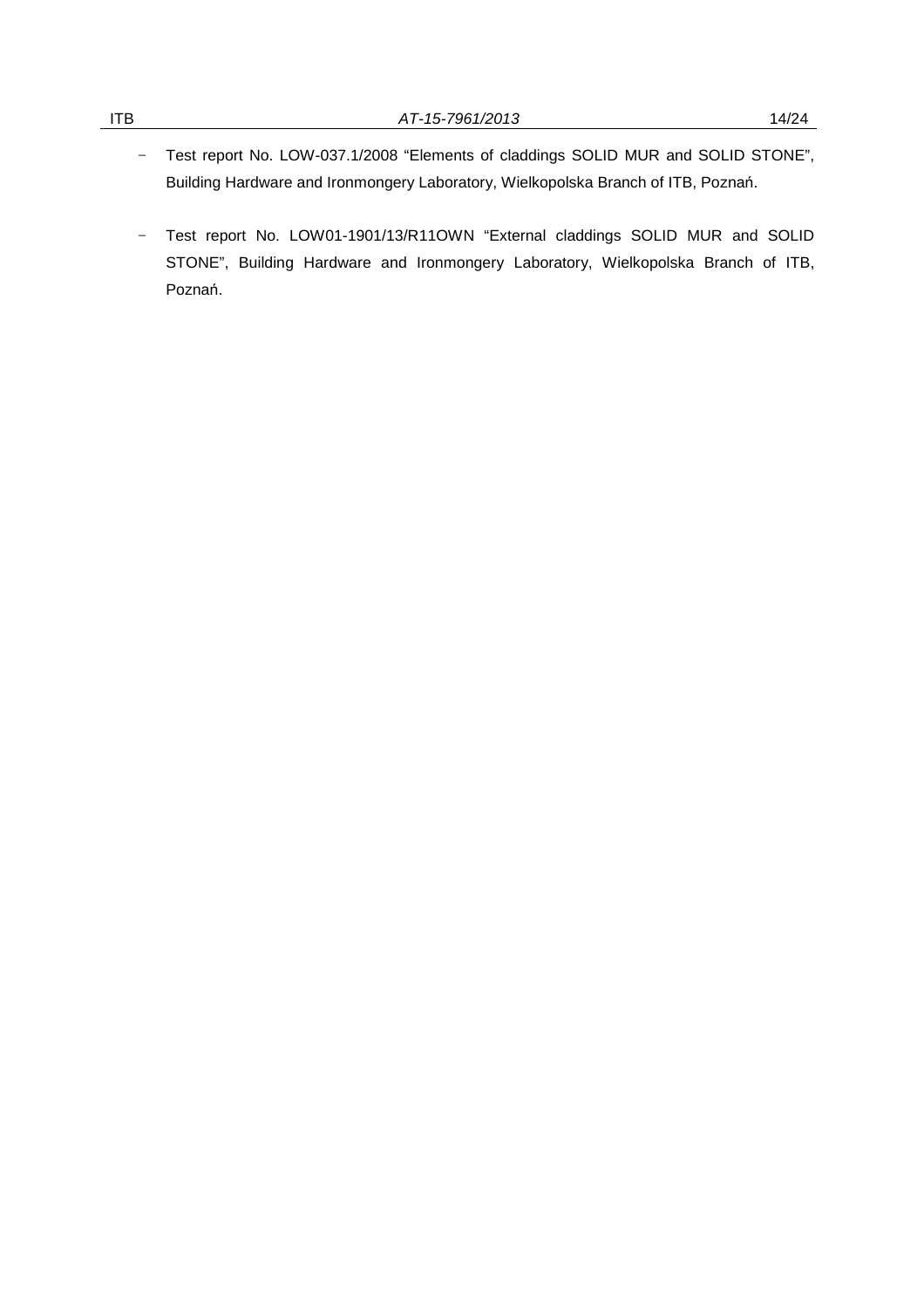## **DRAWINGS**

## Page:

| <b>Fig. 3.</b> |  |
|----------------|--|
| <b>Fig. 4.</b> |  |
| <b>Fig. 5.</b> |  |
| <b>Fig. 6.</b> |  |
| <b>Fig. 7.</b> |  |
| <b>Fig. 8.</b> |  |
|                |  |
|                |  |
|                |  |
|                |  |
|                |  |
|                |  |
|                |  |
|                |  |
|                |  |
|                |  |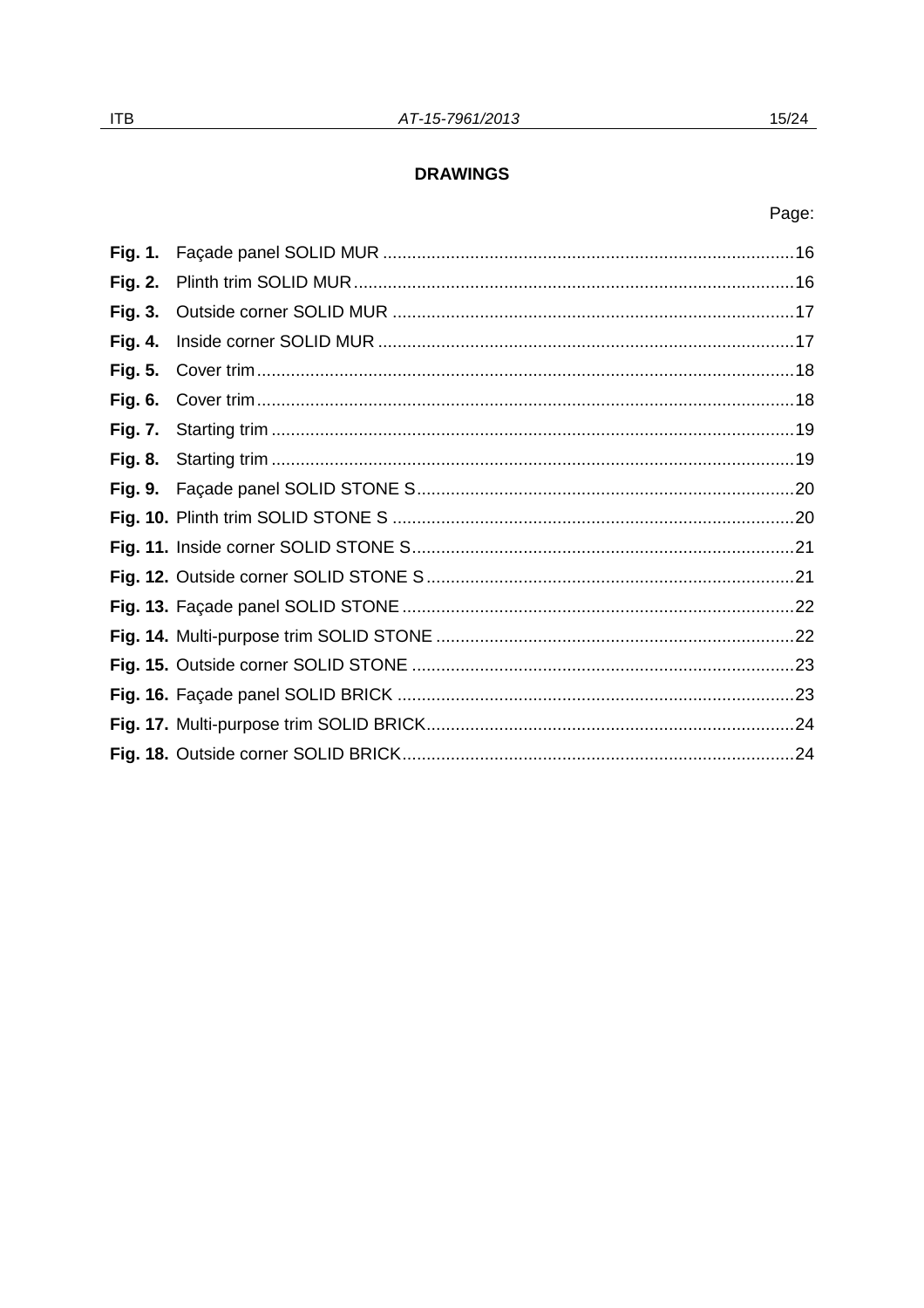



**Figure 1.** Façade panel SOLID STONE



**Figure 2.** Plinth trim SOLID MUR

467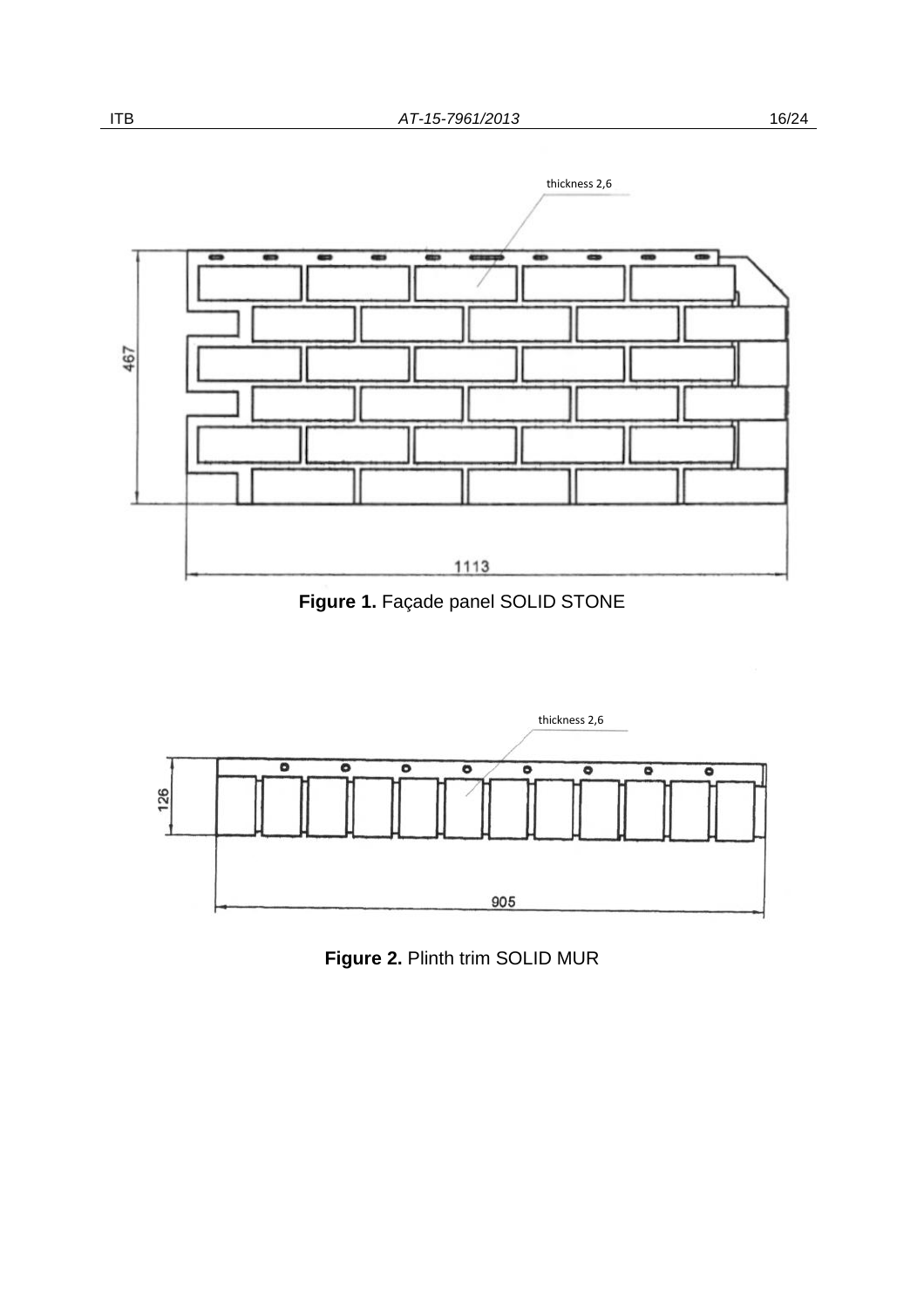

**Figure 3.** Outside corner SOLID MUR



**Figure 4.** Inside corner SOLID MUR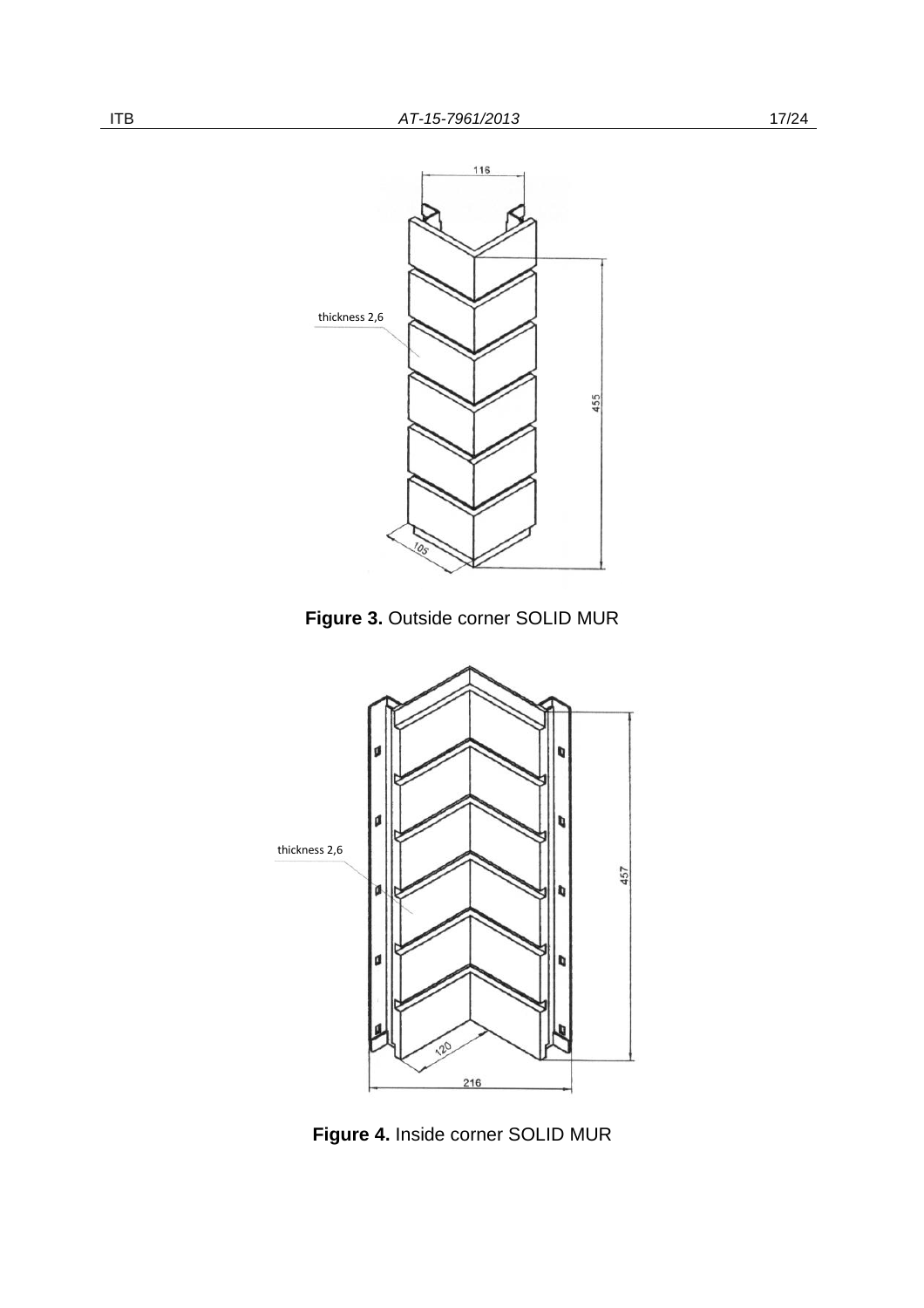





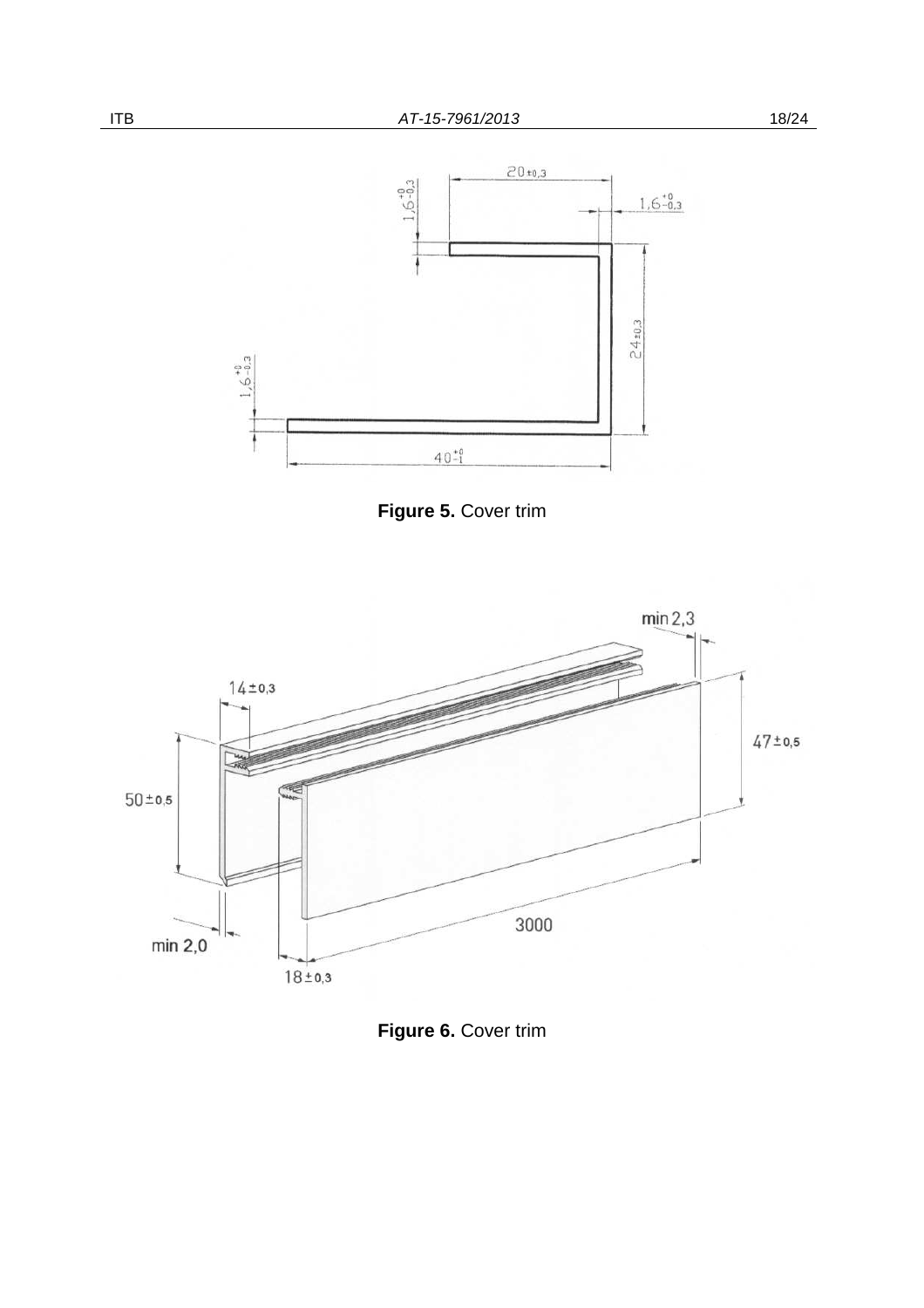





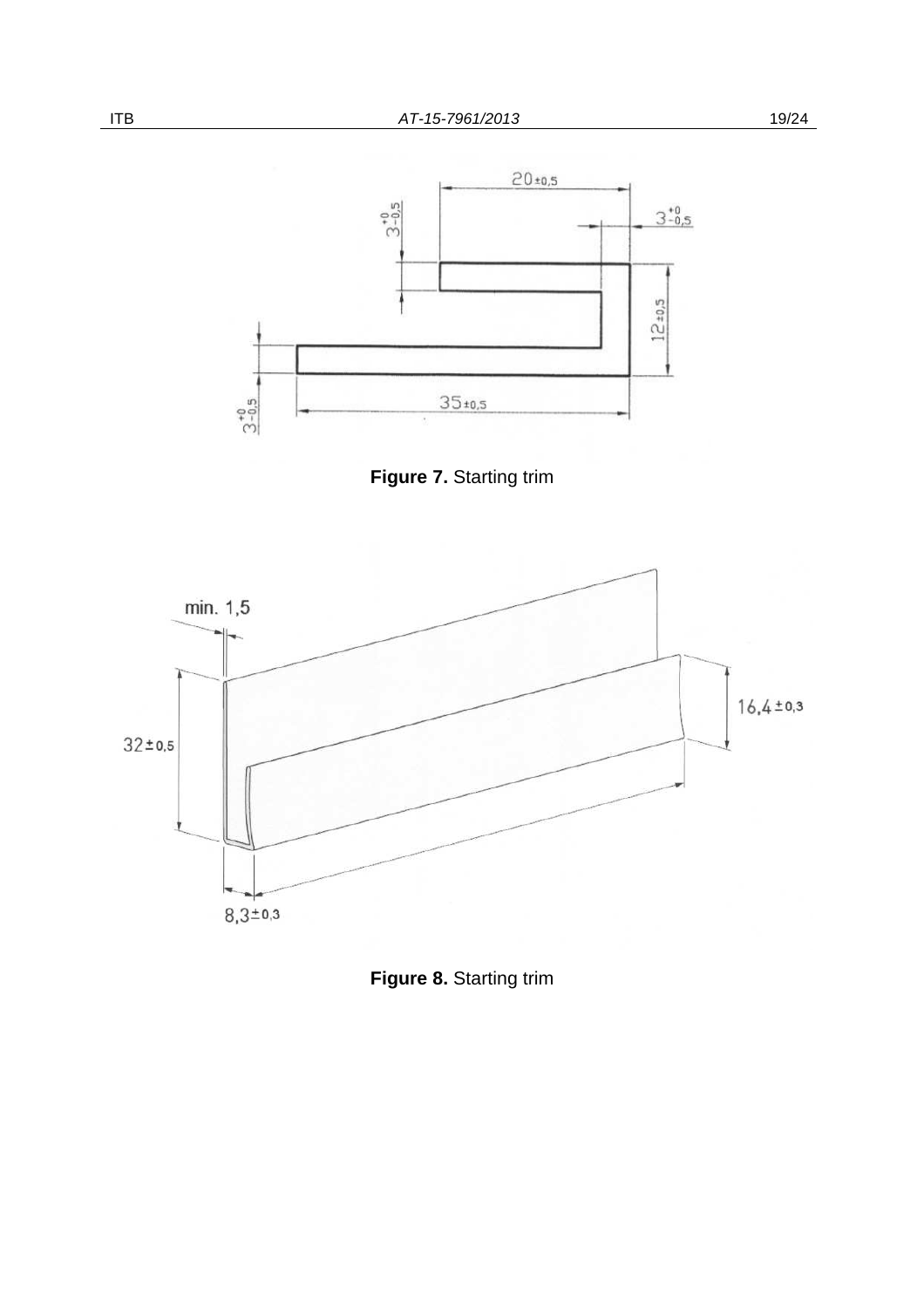





# **Figure 10. Plinth trim SOLID STONE S**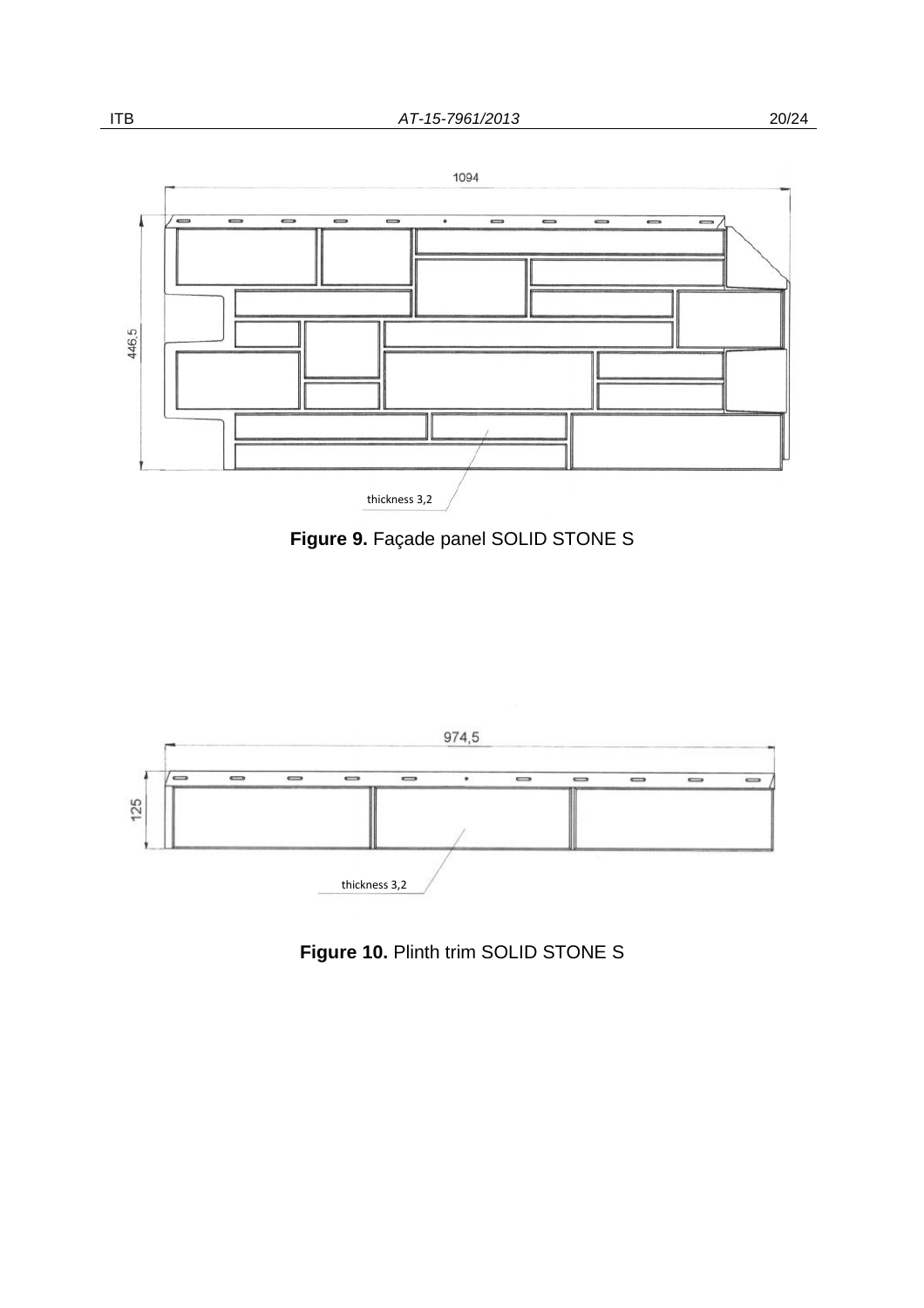

**Figure 11.** Inside corner SOLID STONE S



**Figure 12.** Outside corner SOLID STONE S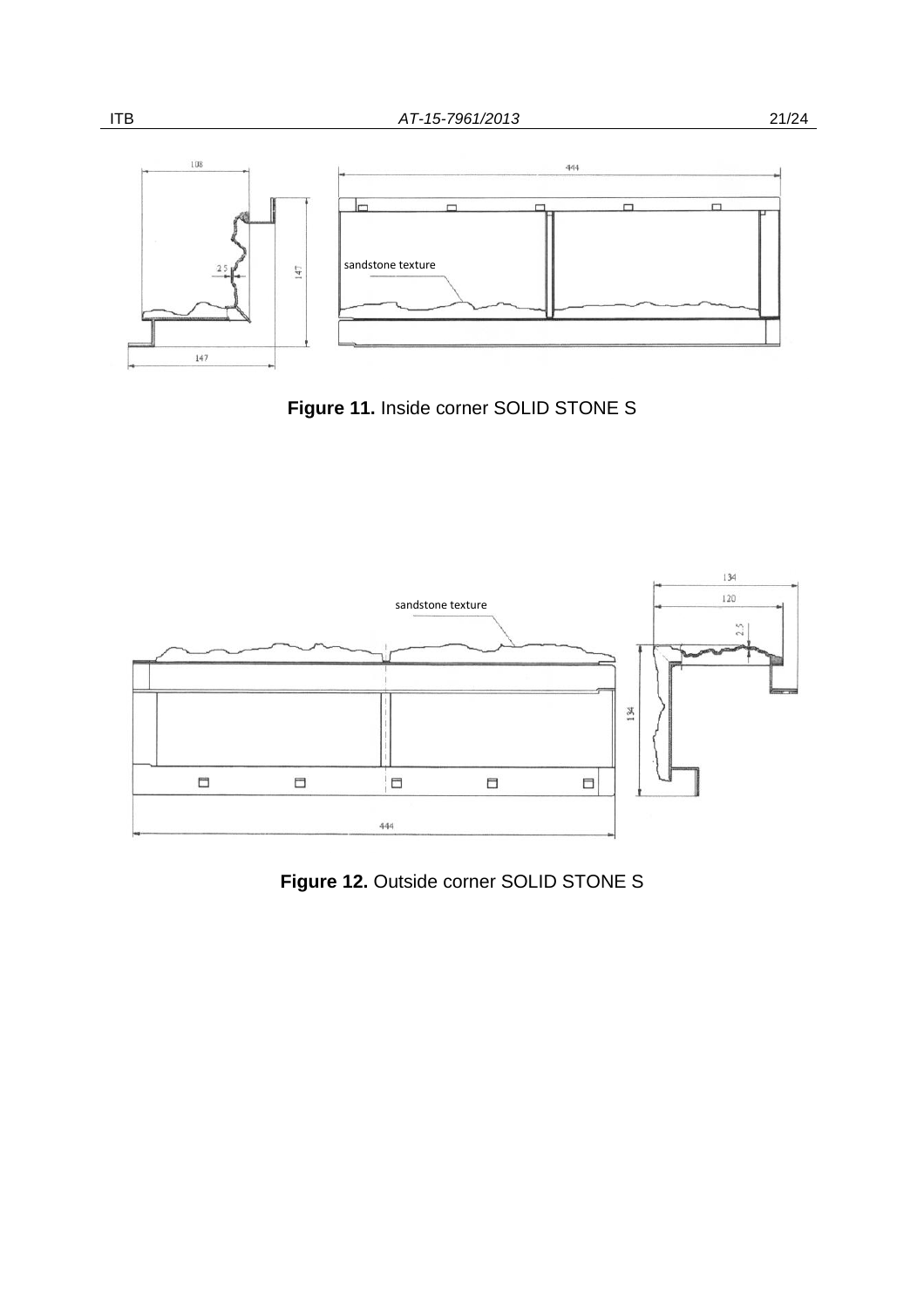

**Figure 13.** Façade panel SOLID STONE



**Figure 14.** Multi-purpose trim SOLID STONE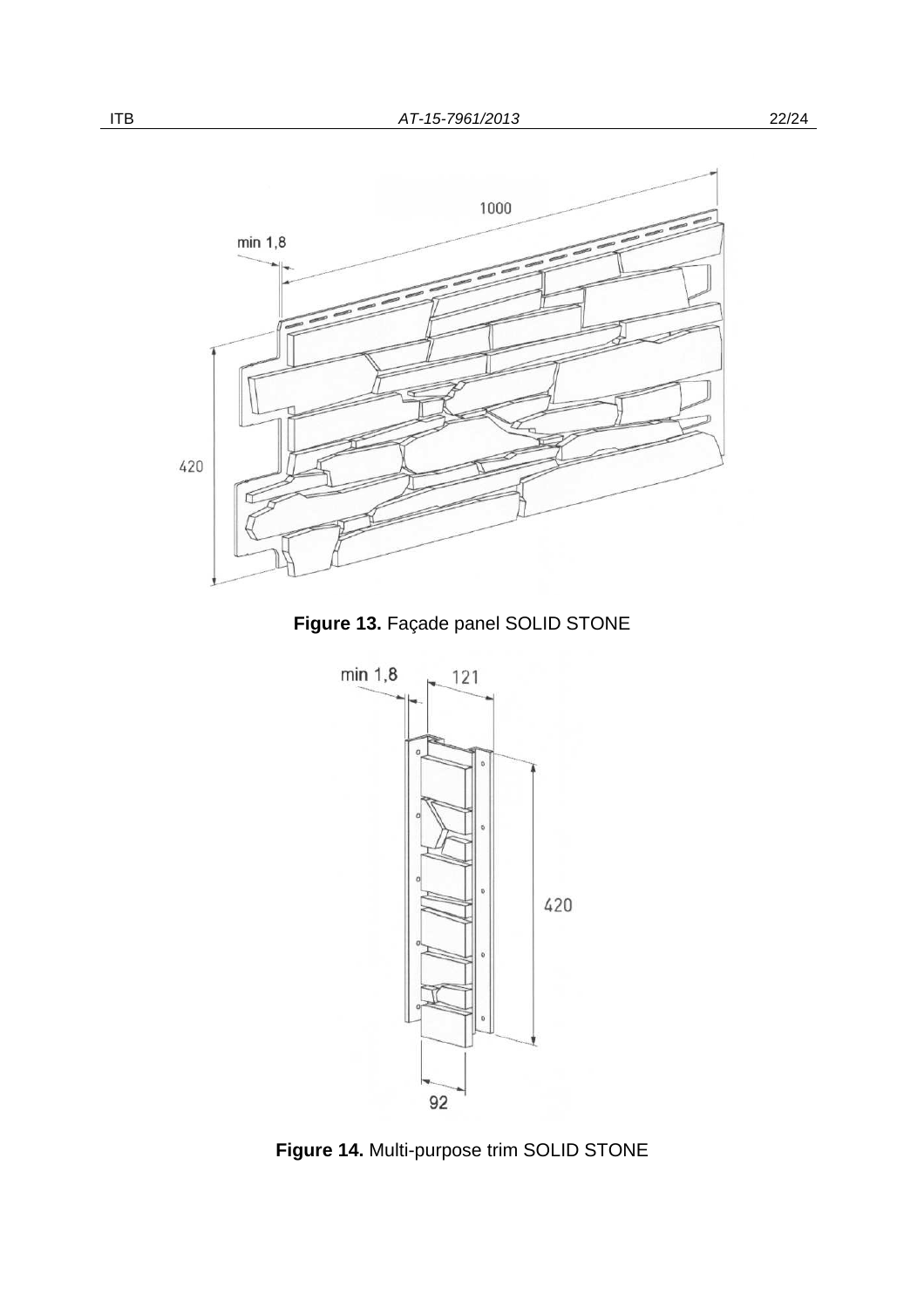





**Figure 16.** Façade panel SOLID BRICK